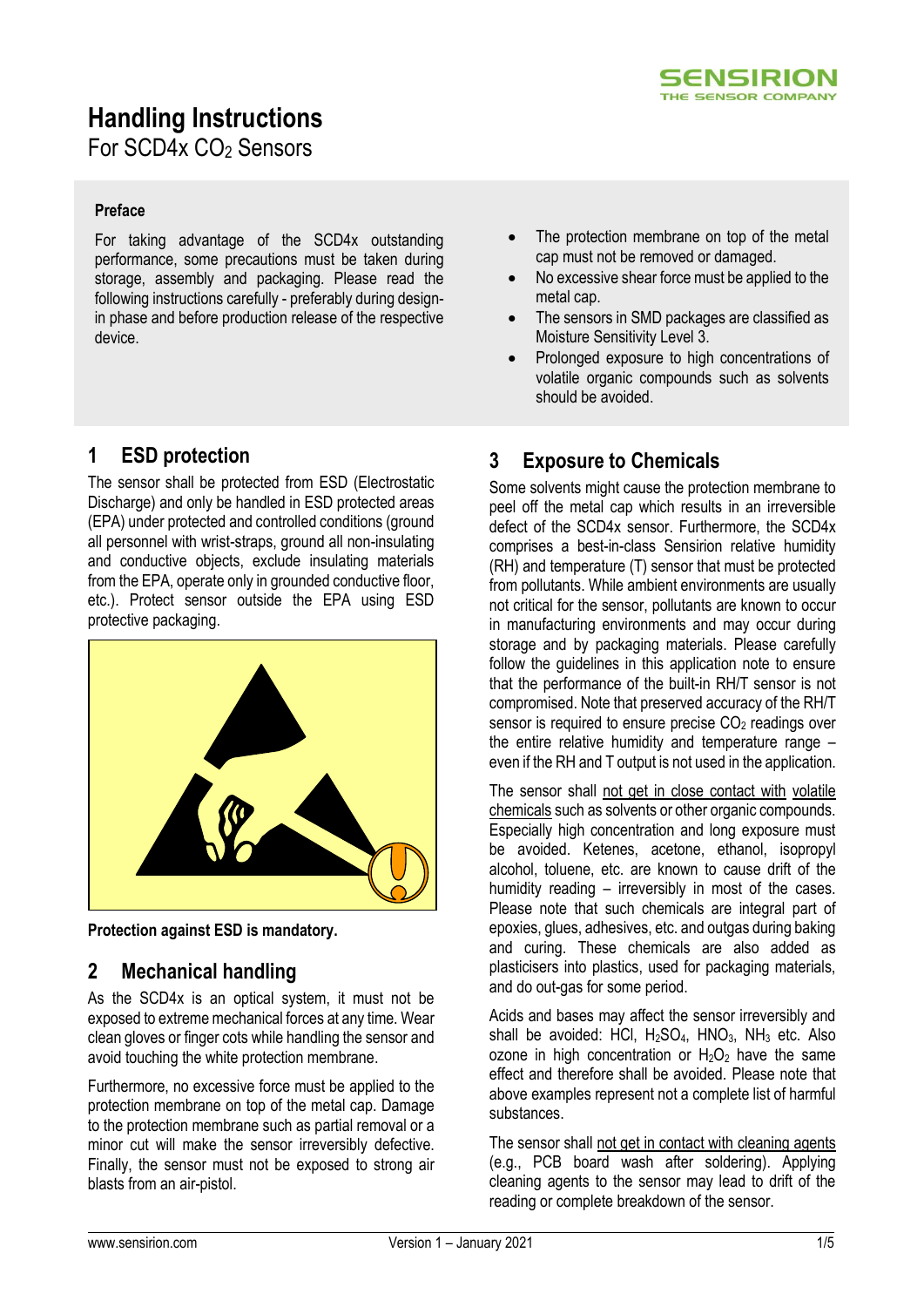Ensure good ventilation (fresh air supply) to avoid high concentrations of volatile chemicals (solvents, e.g. ethanol, isopropanol, methanol, acetone, cleaning solutions, detergents…).

## **4 Packing and Storage**

The SCD4x is classified as Moisture Sensitivity Level 3 (IPC/JEDEC J-STD-020). Therefore, the sensor should be mounted and reflowed within 1 week of exposure to ambient room conditions (30° C / 60% RH maximum).

Prior to assembly or use of the sensors it is strongly recommended to store the sensors in the original sealed bag with temperatures in the range of 10°C – 50°C.



**Store sensors in original, unopened ESD bag. Place additional stickers only on the outside of the ESD bag.**

Once sensors have been removed from the original ESD bag we recommend storing the individual sensors as well as devices with assembled sensors in antistatic shielded ESD bags at normal pressure (i.e. bag should not be evacuated). In particular, it is recommended not to use any adhesive or adhesive tapes to reseal the sensor bag after opening. The following ESD bags can be recommended (no polluting effect on humidity sensor):

| <b>ESD Bag</b> |                  |
|----------------|------------------|
| Manufacturer   | Product          |
| Stroebel       | "Topshield" Bags |

Sensors as a component or mounted into the final product shall not be packaged in outgassing plastic materials. Please note that many packaging materials may be contain additives (plasticizers) which may have a polluting effect on the sensor. Generally speaking, if a material emits a strong odour you should not use it.

<sup>1</sup> Humidity sensor handling instructions:

[www.sensirion.com/file/handling\\_instructions\\_rht](http://www.sensirion.com/file/handling_instructions_rht)

Besides metal-in antistatic shielded ESD bags, paper or cardboards based packaging, deep drawn plastic trays (PE, PET, PP) may be considered. Do not use antistatic polyethylene bags (light blue, pink or rose colour); be very careful with bubble foils and foams. Be careful about stickers present inside the packaging (e.g., on the housing of the device).



**Do not use polyethylene antistatic bags (light blue, pink or rose colour). Do not use adhesive tapes inside packaging.**

For guidance on simple and straight-forward testing of  $SCD4x CO<sub>2</sub>$  sensors please consult the corresponding "Testing Guide". Furthermore, the humidity sensor handling instruction lists some encapsulants and adhesives that do not contaminate the integrated humidity sensor<sup>1</sup>.

### **5 Assembly**

Before fixing the assembly process parameters, please read the datasheet carefully.

#### **5.1 Pick and place process**

The SCD4x footprint, landing pads and the tape & reel dimension are illustrated in the SCD4x datasheet. Note that pins are numbered according to IPC standard with pin 1 having a rounded edge. Subsequent pins are counted upwards counter-clockwise (top view). On the front side of the SCD4x, an edge of the membrane serves as the polarity mark, indicating pin 1.

To avoid damage, the SCD4x should be picked in the centre of protection membrane with a nozzle that has a plastic contact area (see schematic below). The touch down force of the nozzle should be tuned to a value such that the nozzle leaves no permanent mark on the

-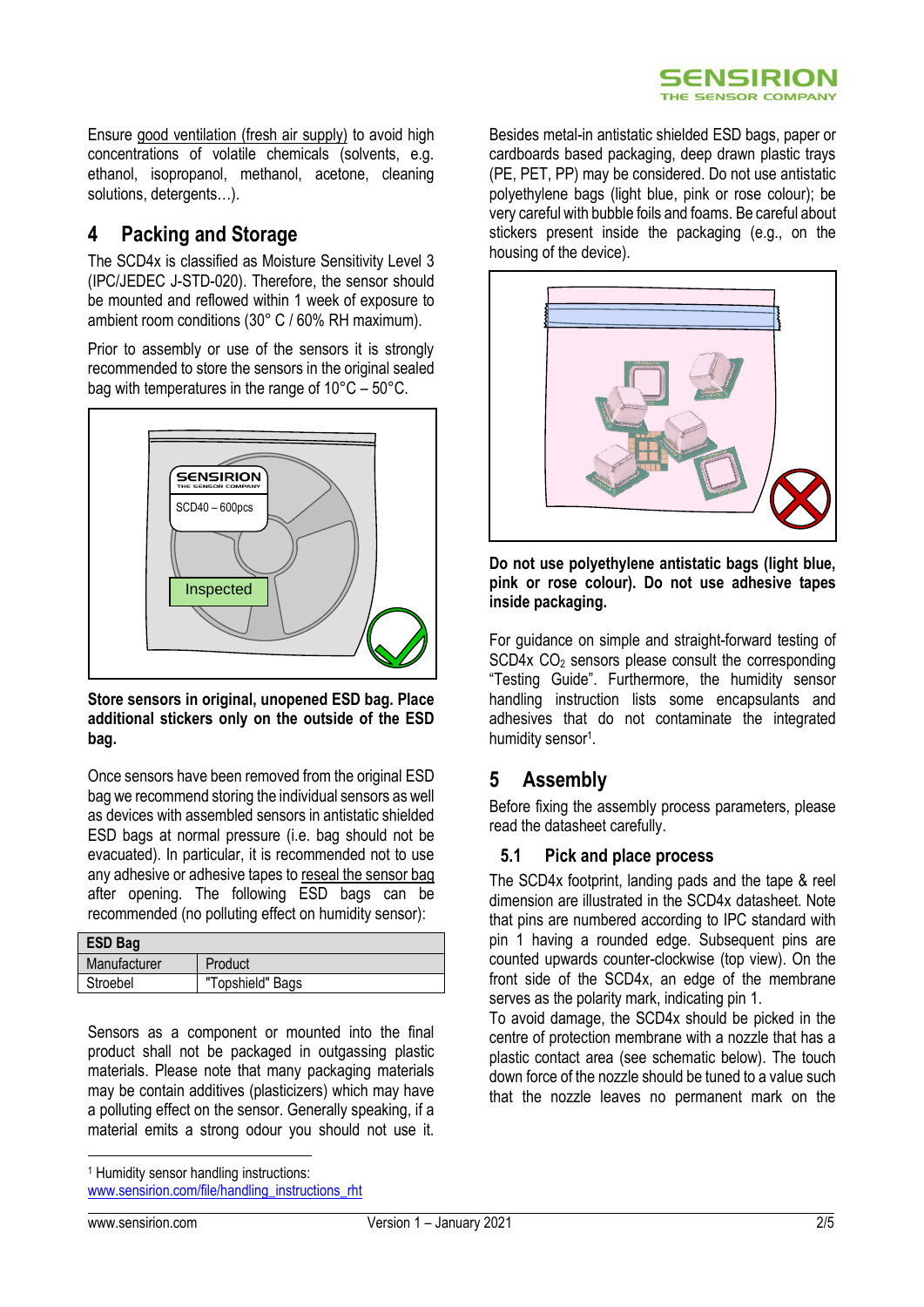membrane (typically  $\leq$  5 N). Finally, the outer diameter of the nozzle should be smaller than 4.4 mm.



**SCD4x P&P nozzle contact area. The edge in the protection membrane serves as a polarity mark indicating the pin 1 mark on the backside of the PCB.** 

#### **5.2 Sensor reflow soldering (SMT)**

Standard reflow soldering ovens are recommended for the soldering process. A soldering profile is illustrated in the SCD4x datasheet. Make sure that maximum temperatures and exposure times are respected. In case the PCB passes through multiple solder cycles (as is the case for e.g. PCBs that are assembled on top and bottom side), the SCD4x must be assembled in the last solder cycle. Subsequent manual soldering of other PCB components (e.g. through-hole soldering) has no impact as long as the SCD4x is not exposed to temperatures higher than 200 °C. The sensor shall be mounted into the device, if possible, after all materials that are used in the assembly process have completely cured or dried out. Otherwise ensure good ventilation (fresh air supply) in curing ovens and assembly lines. Not respecting these guidelines can result in non-reversible and / or reversible change of calibration (i.e. offset of the  $CO<sub>2</sub>$  signal, which can be corrected by applying a FRC). See SCD4x Datasheet<sup>2</sup> and Testing Guide Application Note<sup>3</sup> for more information on recalibration procedure).

The SCD4s is not compatible with vapour phase reflow soldering.

#### **5.3 Rework process**

Manual hand soldering / de-soldering of the SCD4x must only be done with solder equipment that allows precise temperature control. Temperatures higher than the specified peak temperature in the SCD4x datasheet can result in a sensor defect or can compromise SCD4x sensor performance, even if heat exposure is very local and limited in time. Furthermore, no force must be

<sup>2</sup> [www.sensirion.com/file/datasheet\\_scd4x](http://www.sensirion.com/file/datasheet_scd4x)

applied to the metal cap or the protection membrane during rework process.

Do not apply board wash after the sensor is assembled onto the PCB. Furthermore, be particularly careful when using strong cleaning agents (e.g. detergents, alcohols, brominated or fluorinated solvents) during rework processes as they might compromise the membrane adherence.



**Do not apply board wash.**

### **6 Conformal Coating**

Active components of the SCD4x are shielded from environmental influences by the metal cap and the protection membrane. Therefore, conformal coating of the SCD4x is not necessary for most applications.

If a conformal coating is applied anyways, there are some important aspects that must be respected to prevent sensor failure or diminished performance.



**If conformal coating is applied, the top surface of the sensor (protection membrane) must remain free of coating.**

<sup>3</sup> www.sensirion.com/file/scd4x\_testing\_quide

.<br>-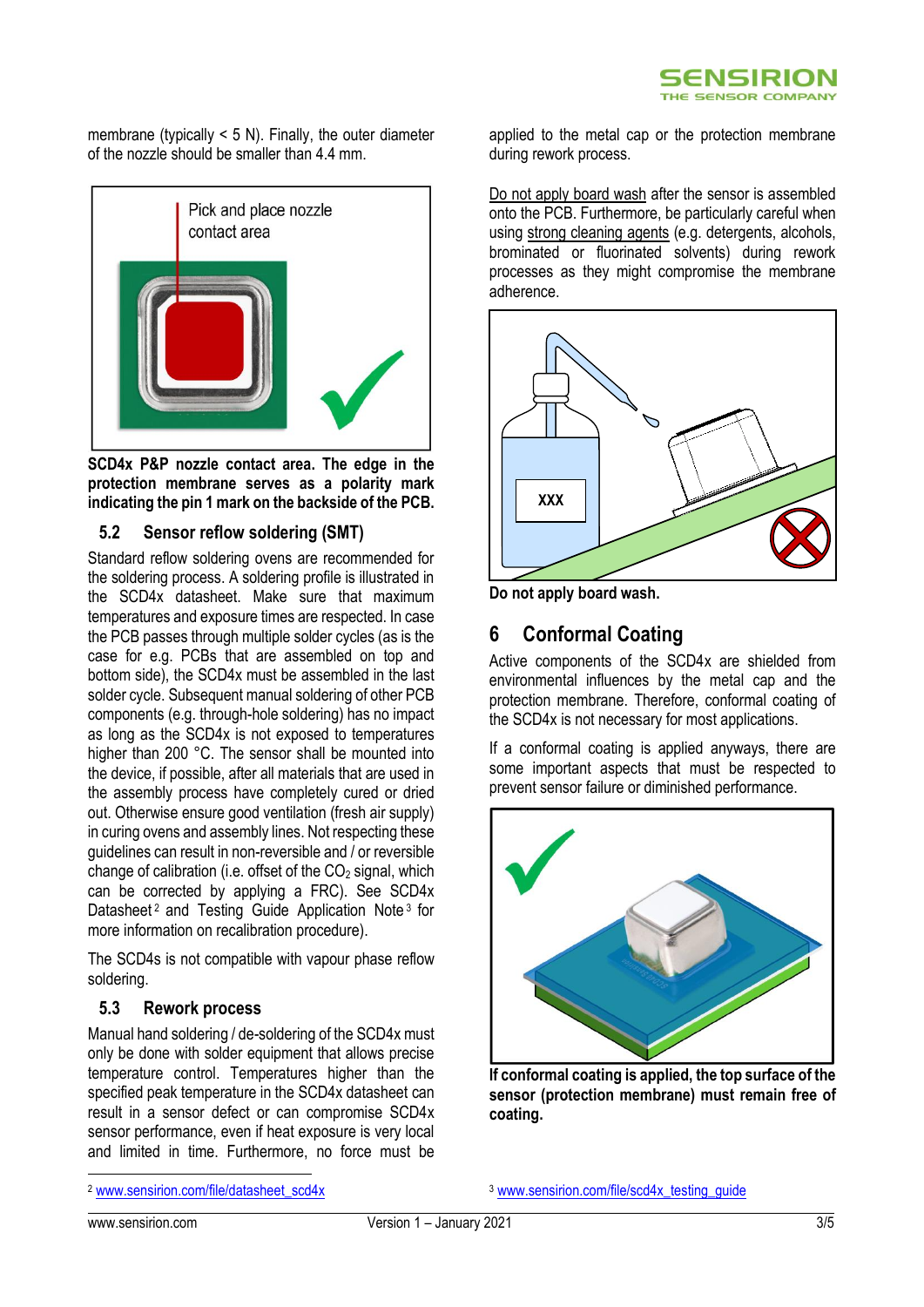Most importantly, covering the protection membrane (top of the sensor) with any kind of coating must be avoided. This is because the membrane must remain permeable to air molecules to ensure coupling to ambient. Note that a thin layer of conformal coating is already enough to fully block the sensors opening and thus destroying the sensor. Furthermore, the membrane must not be removed after the coating process.

The SCD4x is not compatible with spray coating and dip coating. Manual coating with a brush, dispensing and jetting can be used to apply conformal coating on the PCB while ensuring that no coating is applied to the membrane.



**Do not apply spray to unprotected sensor.**

Finally, a suitable coating should be selected that does not contaminate the built-in humidity sensor. The following table lists conformal coatings which have been tested regarding pollution of the humidity sensor and are known to be suitable if applied and fully cured under good ventilation (fresh air supply) and according to the respective datasheet.

| <b>Conformal Coatings</b> |                                      |  |  |
|---------------------------|--------------------------------------|--|--|
| Manufacturer              | Product                              |  |  |
| Peters                    | Elpeguard SL 1301 ECO-FLZ            |  |  |
| Dow Corning               | 1-2577 Low Voc Conformal Coating     |  |  |
| Electrolube               | AFA (Aromatic Free Acrylic Conformal |  |  |
|                           | Coating)                             |  |  |

# **7 Application in extreme environment**

Some applications require the exposure to harsh environments. Even though the sensor is uncritical to be used in most cases, some precautions must be taken.

Regarding limits of exposure to extreme humidity and temperature conditions please consult the SCD4x datasheet.

If the SCD4x is used in condensing environments, it is recommended to operate the sensor continuously in the high performance mode. The induced temperature offset reduces risk of condensation inside the optical cavity.

Exposure to volatile organic compounds at high concentration and long exposure time is critical as this could result in pollution of the built-in humidity sensor resulting in offset of RH readings. Inaccurate RH readings can compromise the  $CO<sub>2</sub>$  output accuracy due to the built-in RH-compensation algorithm.

Exposure to acids or bases may be critical too. Etching substances such as  $H_2O_2$ , NH<sub>3</sub>, etc. at high concentrations are critical to the sensor as well. Such application needs to be carefully tested and qualified.

### **Disclaimer**

The above given restrictions, recommendations, materials, etc. do not cover all possible cases and items.

The material recommendations are given regarding to pollution of the built-in humidity sensor and assume optimal processing for avoiding VOCs. The materials were not tested regarding other properties like reliability, performance, usability or mechanical properties. The material recommendations have been compiled with our best knowledge at the time of writing. Manufacturers may change the compounds without notice, which can lead to reduced Sensor performance due to outgassing.

This document is not to be considered complete and is subjected to changes without prior notice.

# **Revision History**

| <b>Date</b>     | ersion | Page(s) | <b>Changes</b>       |
|-----------------|--------|---------|----------------------|
| 2021<br>January |        | All     | .<br>lnitial version |